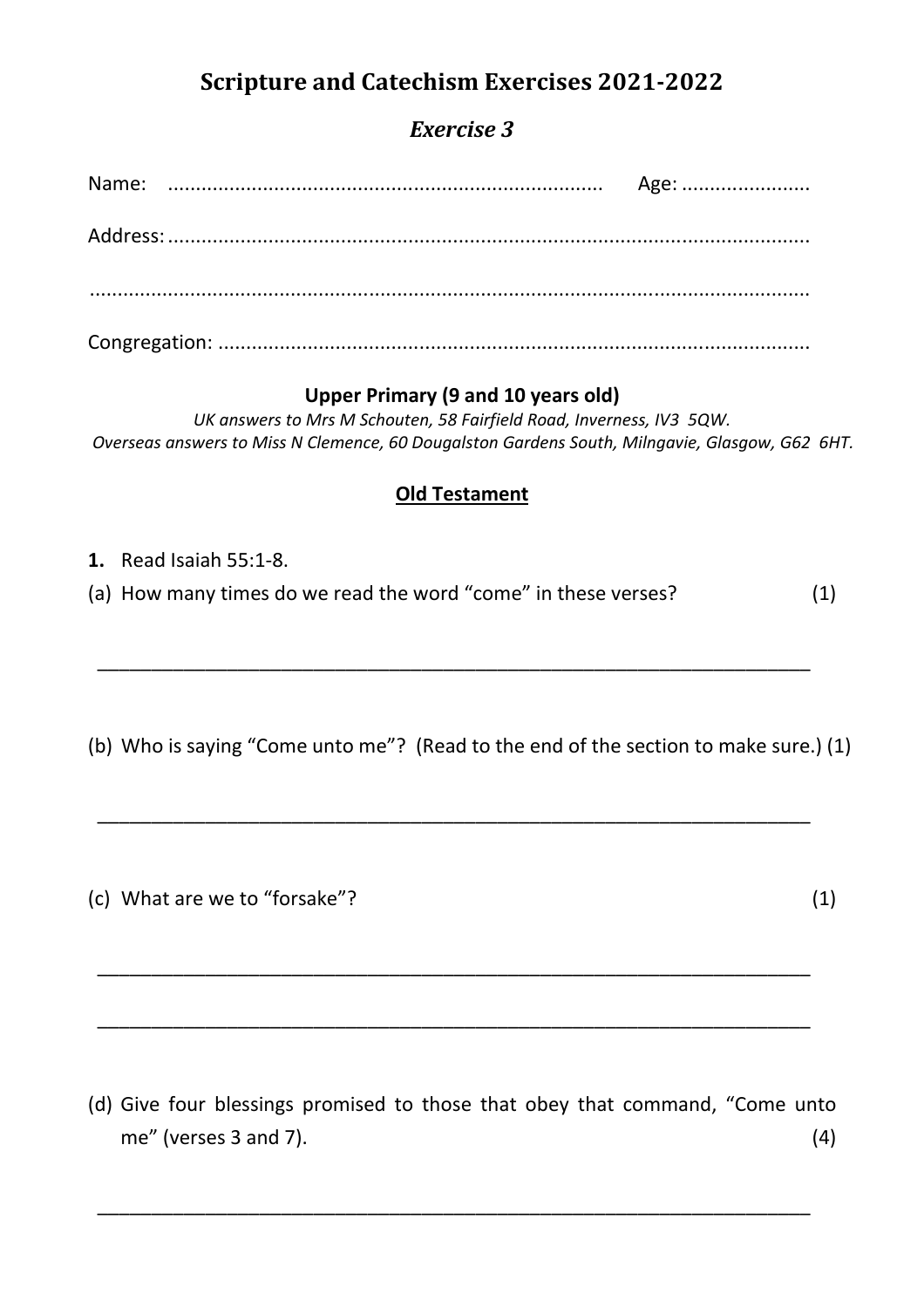2. Read Isaiah 52:7.

How does Isaiah describe the gospel message which brings peace and salvation? (1)

| 3. | Read Isaiah 53:1-3.<br>Did all who heard of the Saviour believe on Him? | (1) |
|----|-------------------------------------------------------------------------|-----|
| 4. | Read Isaiah 65:1-2.<br>How does Isaiah describe the people of Israel?   | (1) |
|    |                                                                         |     |
| 5. | Read Jeremiah 17:9-14.                                                  |     |
|    | (a) How does Jeremiah describe our hearts?                              | (2) |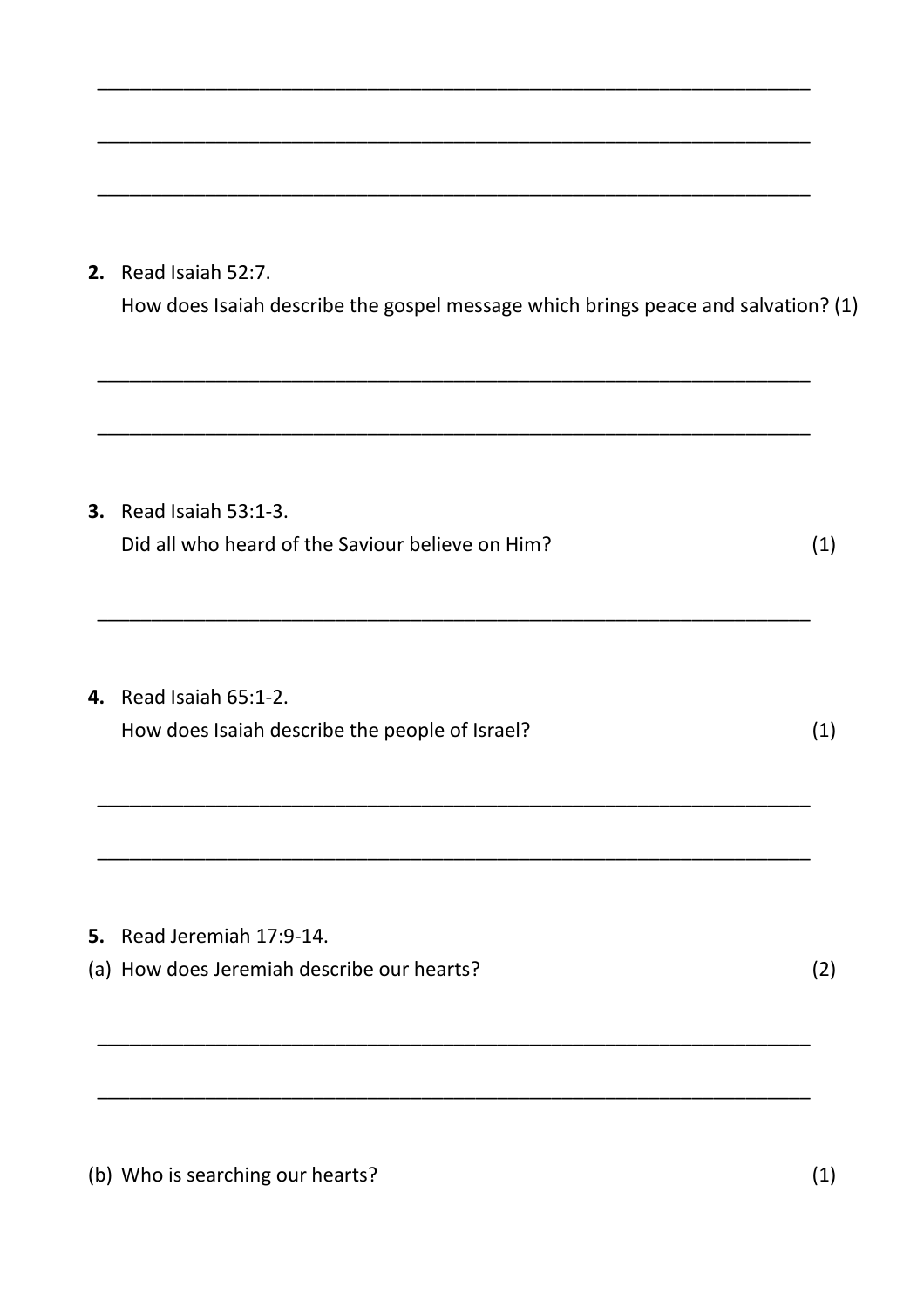(c) Write out the short but suitable prayer at the end of these verses. (1)

\_\_\_\_\_\_\_\_\_\_\_\_\_\_\_\_\_\_\_\_\_\_\_\_\_\_\_\_\_\_\_\_\_\_\_\_\_\_\_\_\_\_\_\_\_\_\_\_\_\_\_\_\_\_\_\_\_\_\_\_\_\_\_\_\_\_

\_\_\_\_\_\_\_\_\_\_\_\_\_\_\_\_\_\_\_\_\_\_\_\_\_\_\_\_\_\_\_\_\_\_\_\_\_\_\_\_\_\_\_\_\_\_\_\_\_\_\_\_\_\_\_\_\_\_\_\_\_\_\_\_\_\_

\_\_\_\_\_\_\_\_\_\_\_\_\_\_\_\_\_\_\_\_\_\_\_\_\_\_\_\_\_\_\_\_\_\_\_\_\_\_\_\_\_\_\_\_\_\_\_\_\_\_\_\_\_\_\_\_\_\_\_\_\_\_\_\_\_\_

 $\overline{\phantom{a}}$  , and the contribution of the contribution of the contribution of the contribution of the contribution of the contribution of the contribution of the contribution of the contribution of the contribution of the

 $\overline{\phantom{a}}$  , and the contribution of the contribution of the contribution of the contribution of the contribution of the contribution of the contribution of the contribution of the contribution of the contribution of the

#### **New Testament**

- **1.** Read Acts 26:12-23. Then read the following sentences and say if they are true or false.
- (a) Paul was going back home from Damascus when he saw a vision.
- (b) Paul had been persecuting Jesus.
- (c) The Lord was calling Paul to work as a minister.
- (d) Paul was sent only to the Jewish people with the gospel.
- (e) Paul was an obedient servant of the Lord.
- (f) Paul was able to go on with his ministry because of the help he received from  $\mathsf{God.}\tag{6}$

\_\_\_\_\_\_\_\_\_\_\_\_\_\_\_\_\_\_\_\_\_\_\_\_\_\_\_\_\_\_\_\_\_\_\_\_\_\_\_\_\_\_\_\_\_\_\_\_\_\_\_\_\_\_\_\_\_\_\_\_\_\_\_\_\_\_

 $\overline{\phantom{a}}$  , and the contribution of the contribution of the contribution of the contribution of the contribution of the contribution of the contribution of the contribution of the contribution of the contribution of the

 $\overline{\phantom{a}}$  , and the contribution of the contribution of the contribution of the contribution of the contribution of the contribution of the contribution of the contribution of the contribution of the contribution of the

\_\_\_\_\_\_\_\_\_\_\_\_\_\_\_\_\_\_\_\_\_\_\_\_\_\_\_\_\_\_\_\_\_\_\_\_\_\_\_\_\_\_\_\_\_\_\_\_\_\_\_\_\_\_\_\_\_\_\_\_\_\_\_\_\_\_

\_\_\_\_\_\_\_\_\_\_\_\_\_\_\_\_\_\_\_\_\_\_\_\_\_\_\_\_\_\_\_\_\_\_\_\_\_\_\_\_\_\_\_\_\_\_\_\_\_\_\_\_\_\_\_\_\_\_\_\_\_\_\_\_\_\_

\_\_\_\_\_\_\_\_\_\_\_\_\_\_\_\_\_\_\_\_\_\_\_\_\_\_\_\_\_\_\_\_\_\_\_\_\_\_\_\_\_\_\_\_\_\_\_\_\_\_\_\_\_\_\_\_\_\_\_\_\_\_\_\_\_\_

**2.** Read Romans 10:13-21. Use these words to fill in the blanks in the following sentences:

 *preacher calls faith hearing Word saved*